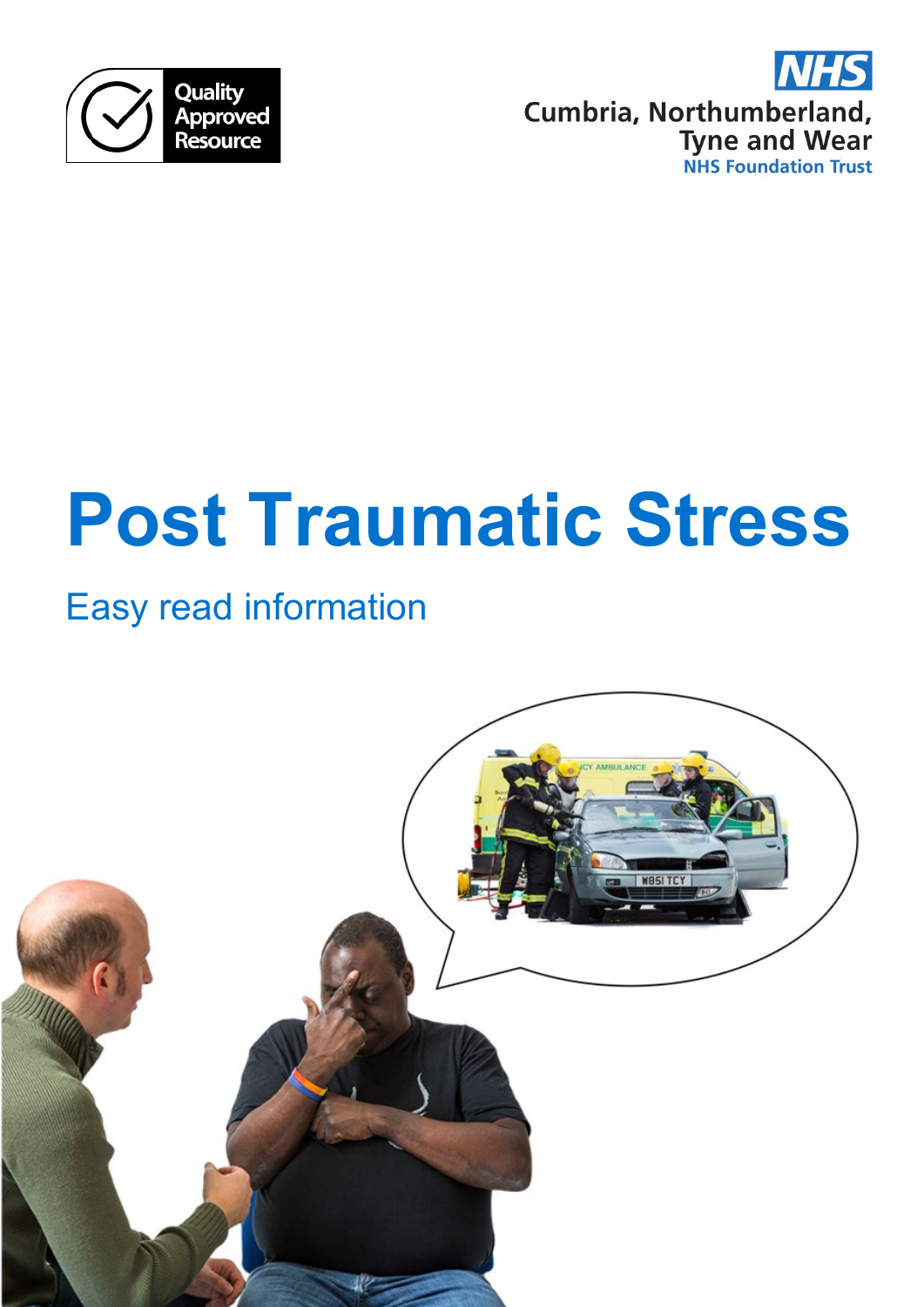# **Table of contents**

| About this leaflet             | 3 |
|--------------------------------|---|
| What is post traumatic stress? | 3 |
| How might I feel?              | 4 |
| What can I do to feel better?  | 5 |
| Things to try if you feel down | 6 |
| Where to get more help         |   |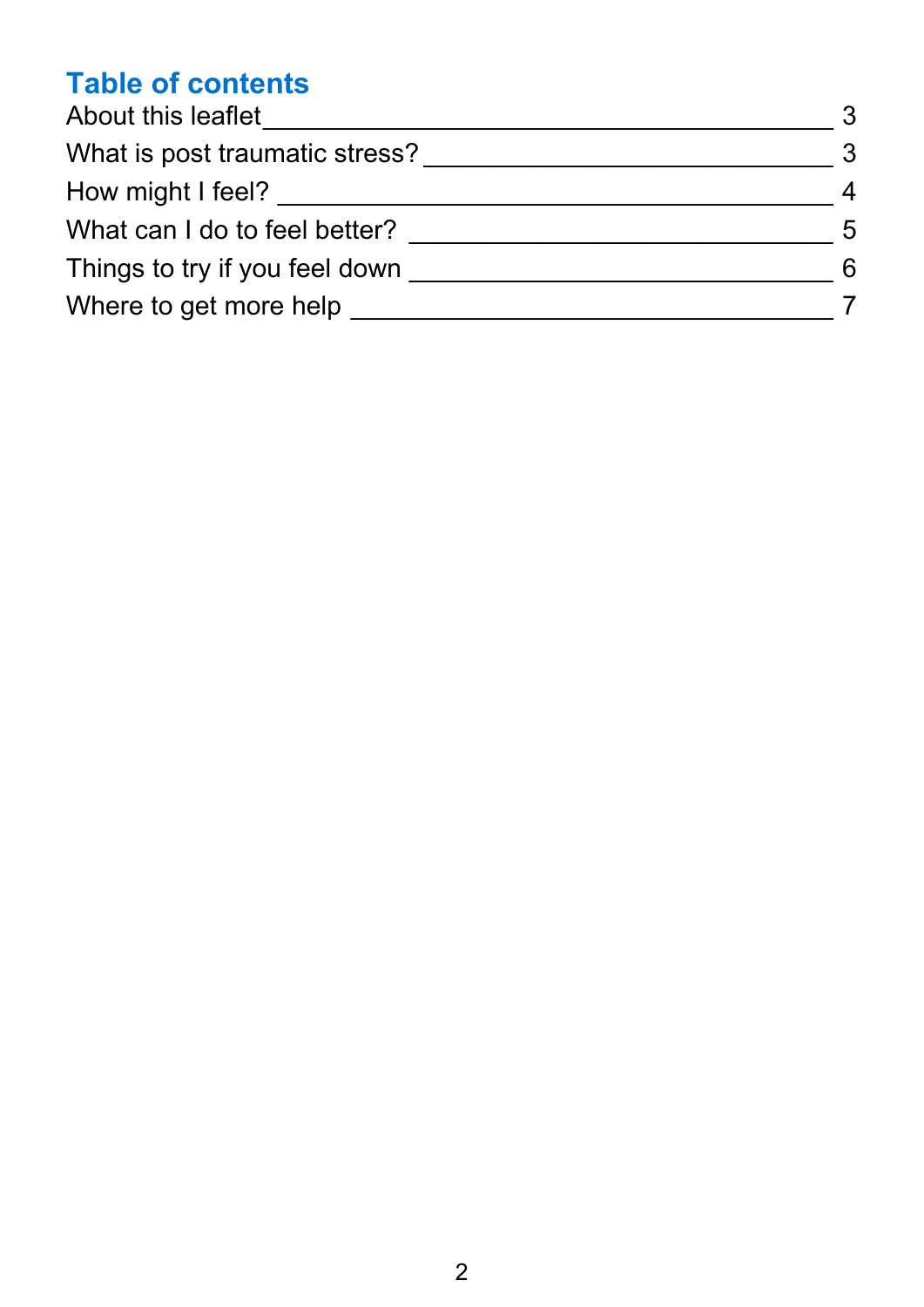# **A member of staff or a carer can support you to read this booklet. They will be able to answer any questions that you have.**

# <span id="page-2-0"></span>**About this leaflet**

- This leaflet is for people who might have post traumatic stress.
- It will tell you what post traumatic stress is.
- It will tell you where you can go to get help.

# <span id="page-2-1"></span>**What is post traumatic stress?**



Post traumatic stress can happen when something has happened that was very upsetting or unexpected. This might be a friend or family member dying, having an accident or seeing someone get hurt.



This is sometimes called a trauma.

Post traumatic stress can make you very upset, sad or angry. It can be hard to get on with your life.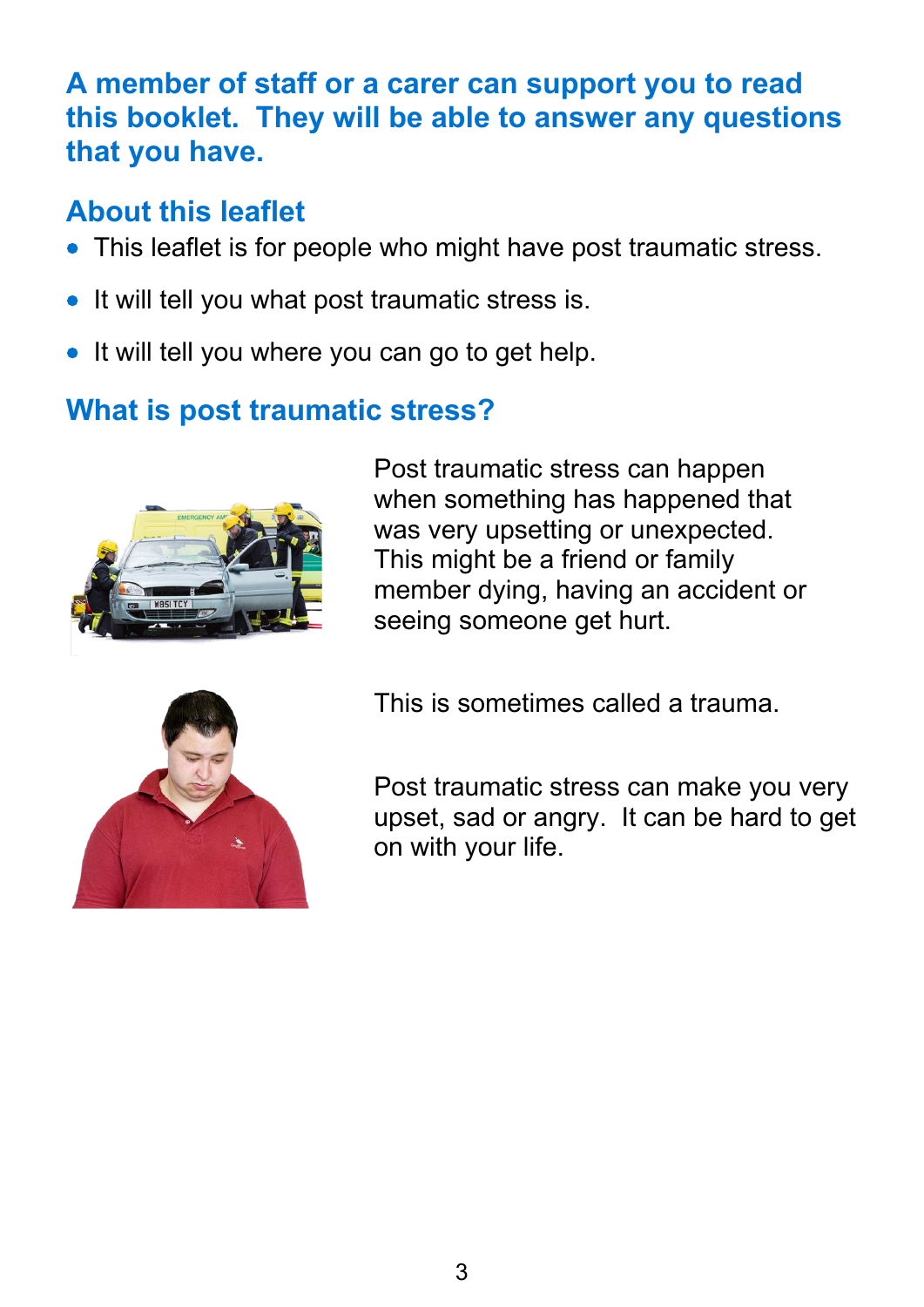# <span id="page-3-0"></span>**How might I feel?**







Post traumatic stress can affect how you feel and how you behave. It's different for everyone.

# **You might feel**

- Worried, nervous or frightened
- On edge or tense
- Angry
- **Depressed**

## **Your body might feel different**

- Your heart might beat fast
- Your muscles might feel tight and achy
- You might feel tired

#### **You might behave differently**

- You might think a lot about what happened
- You might have problems getting to sleep
- You might drink or smoke more than you would usually
- You might find it hard to go to some places

It is normal to feel these things after a trauma, but with time these feelings should pass.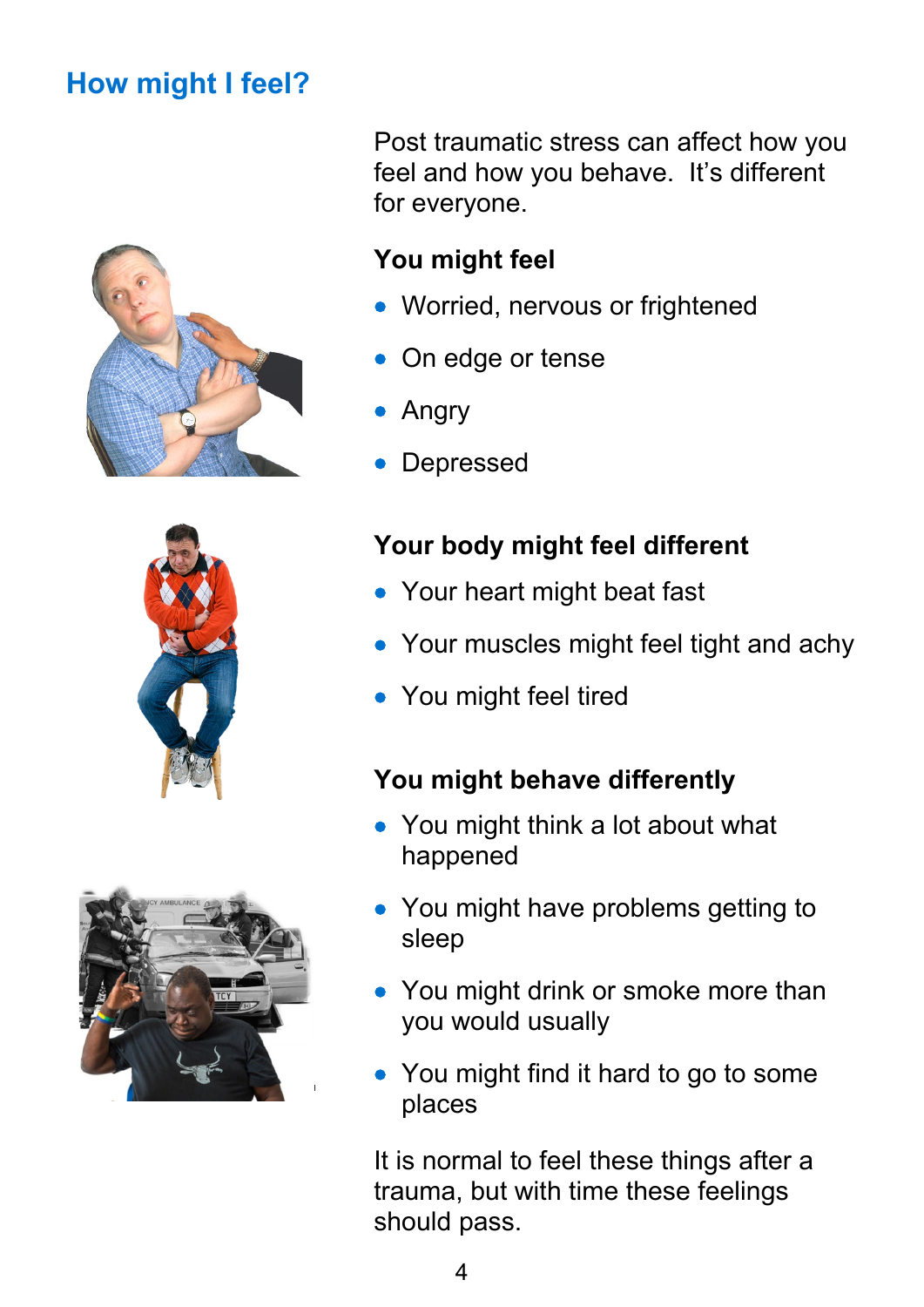# <span id="page-4-0"></span>**What can I do to feel better?**



#### **There are lots of things you can do to help you get over what has happened.**

**Get some help.** There is a list of places you can go for help in this leaflet.

**Talk to someone.** Going over what happened with your support worker or your family doctor may help.



**Find out as much as you can about what happened.** Sometimes understanding what happened to you can help you feel better.



**Thinking calmly about what happened can help.** Spend a little bit of time each day to think about what happened to you in a calm way. This can help you to be in control of the thoughts and memories.



**Relaxing can help.** It is important to try and relax when you start to feel angry or irritable. Some people use music, do some exercise or watch TV to help them relax. You can get help to learn how to relax if you find it hard to do.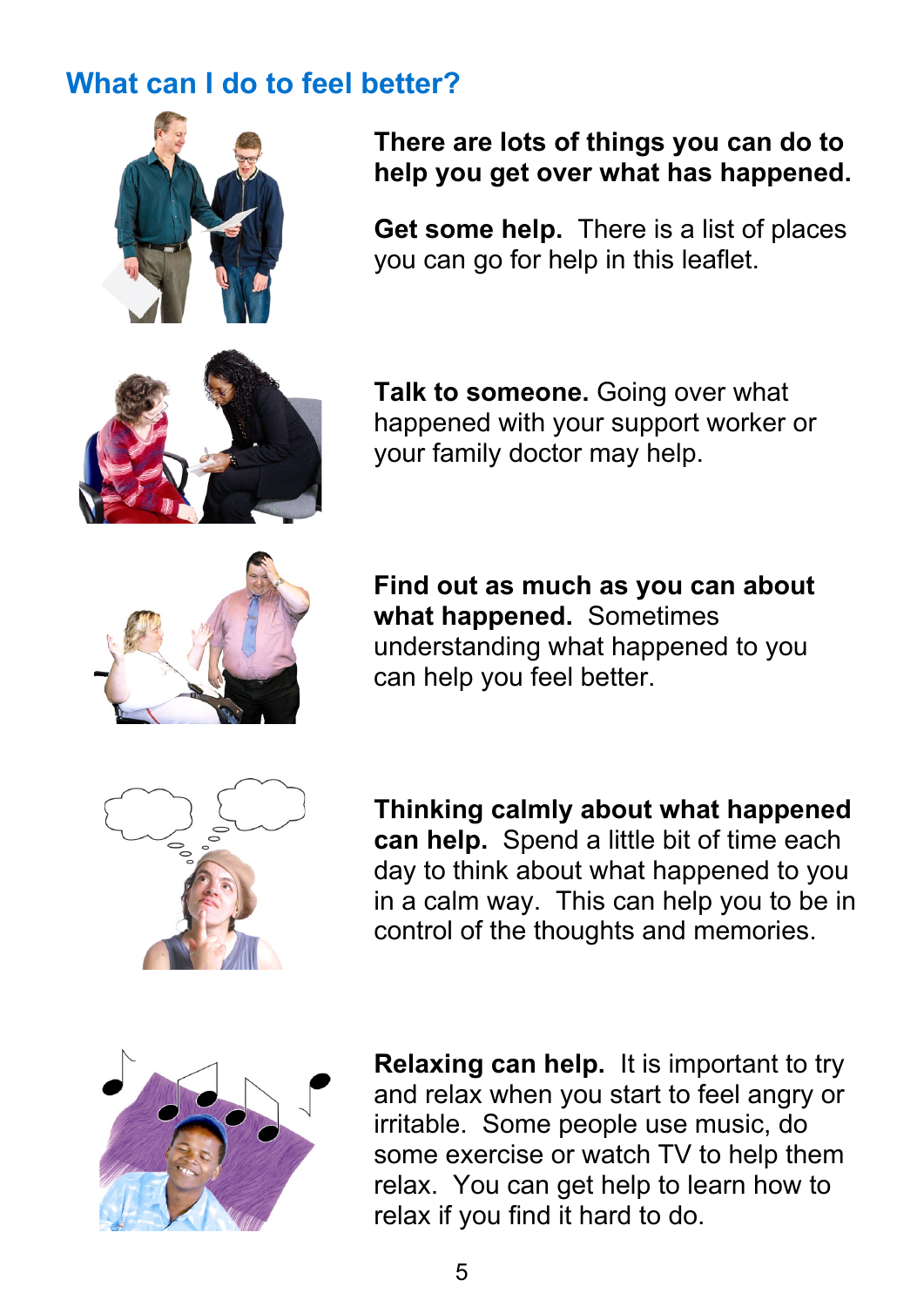# <span id="page-5-0"></span>**Things to try if you feel down**



Think about what you would say to a friend if they were feeling down - how would you try to make them feel better?

Try to think about good things that have happened.



Keep a diary or a photo album about the good things which happen to you.



Do some exercise. Try walking, skipping or running or whatever you would like to do. Try to work up to 15 minutes of exercise each day. This can help you feel better and less tired.



Find a hobby or something to do that interests you.



Try not to drink or smoke or take drugs. These things can make you feel worse.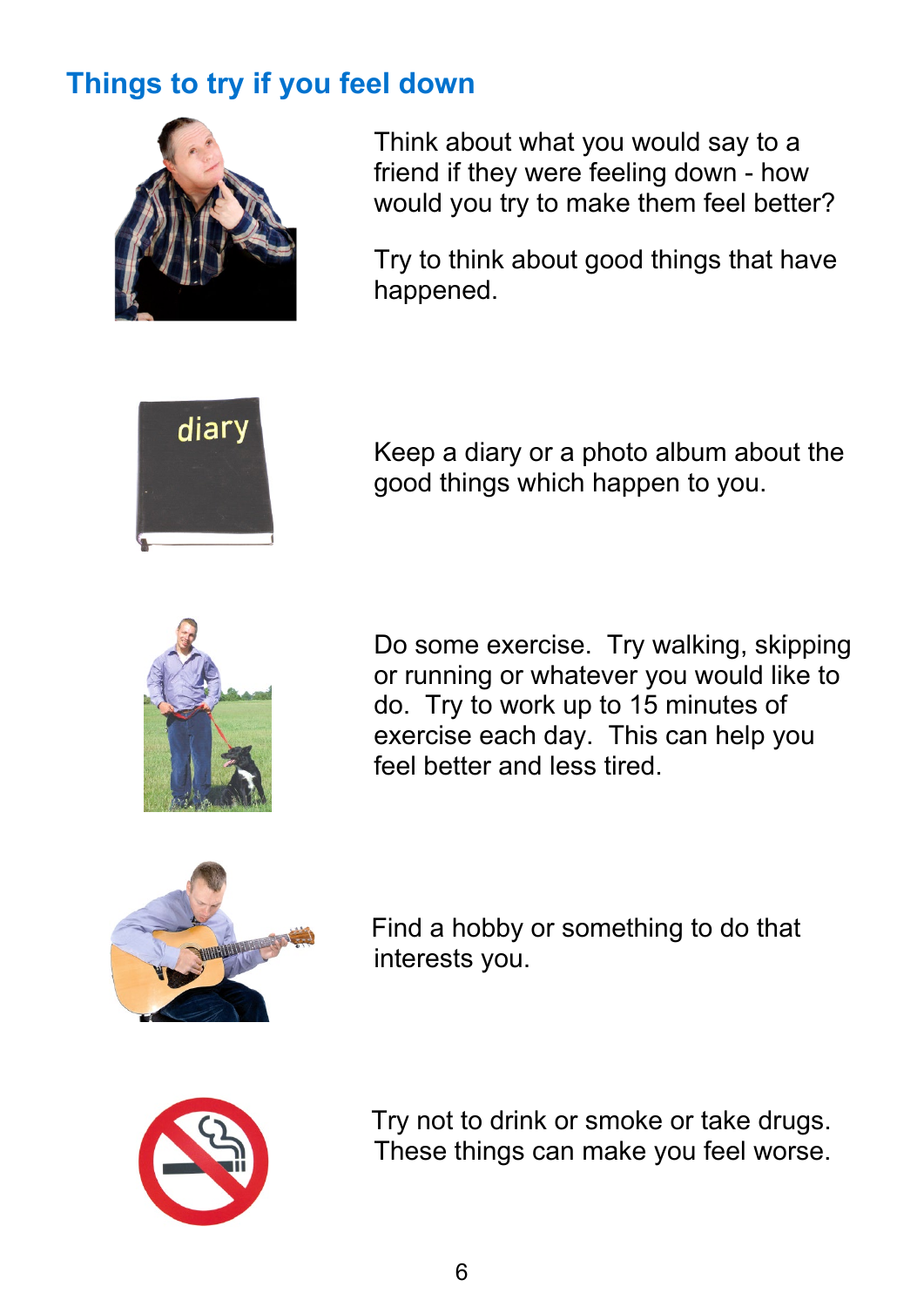# <span id="page-6-0"></span>**Where to get more help**

If you would like to get more help or information, you can get in touch with these people:











#### **Assist**

Help and support for people with post traumatic stress. Telephone: 01788 551 919 www.assisttraumacare.org.uk

#### **Mind Infoline**

Help, information and support. Telephone: 0300 123 3393 Email: info@mind.org.uk www.mind.org.uk

## **Victim Support**

Help and advice for people who have had a trauma. Telephone: 08 08 16 89 111 Text Relay: 18001 08 08 16 89 111 www.victimsupport.org.uk

#### **Cruse Bereavement Support**

Help and support for people affected by someone dying. Telephone: 0808 808 1677 www.cruse.org.uk

You can also get help and information from your doctor or nurse.